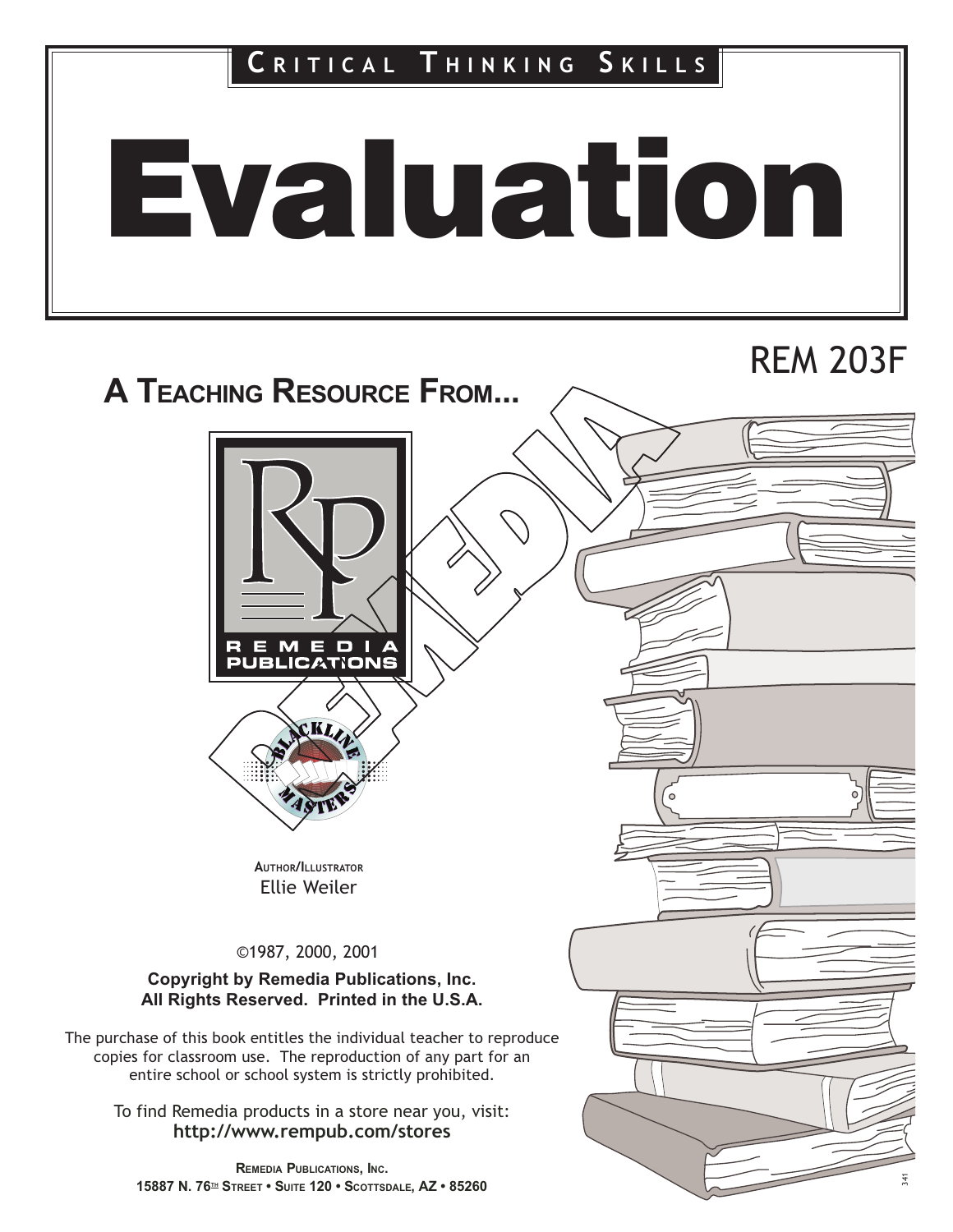## INTRODUCTION

*Evaluation* is the sixth step in Bloom's Taxonomy. This step is the most abstract and, therefore, the most complex level of critical thinking.

In order to evaluate or make judgments, students must be involved in the development of criteria as a standard for making a judgment. Personal values, accuracy of facts, recognizing bias, and using reliable reference sources are all a part of this higher level of thinking.

This unit will provide students with practice in these areas. Students will be encouraged to look beyond the obvious and examine information in more depth.

All activities are reproducible for use in a variety of teaching, practice, and reinforcement situations. They are appropriate for whole class, small group, or individual use. Oral discussion of the work as it is completed will increase the level of student understanding.

## **THE CRITICAL THINKING SERIES**

#### **FROM REMEDIA PUBLICATIONS**

| 201D  Similarities & Differences |
|----------------------------------|
|                                  |
|                                  |
|                                  |
|                                  |
|                                  |
|                                  |
|                                  |
|                                  |
|                                  |
|                                  |
|                                  |
|                                  |
|                                  |
|                                  |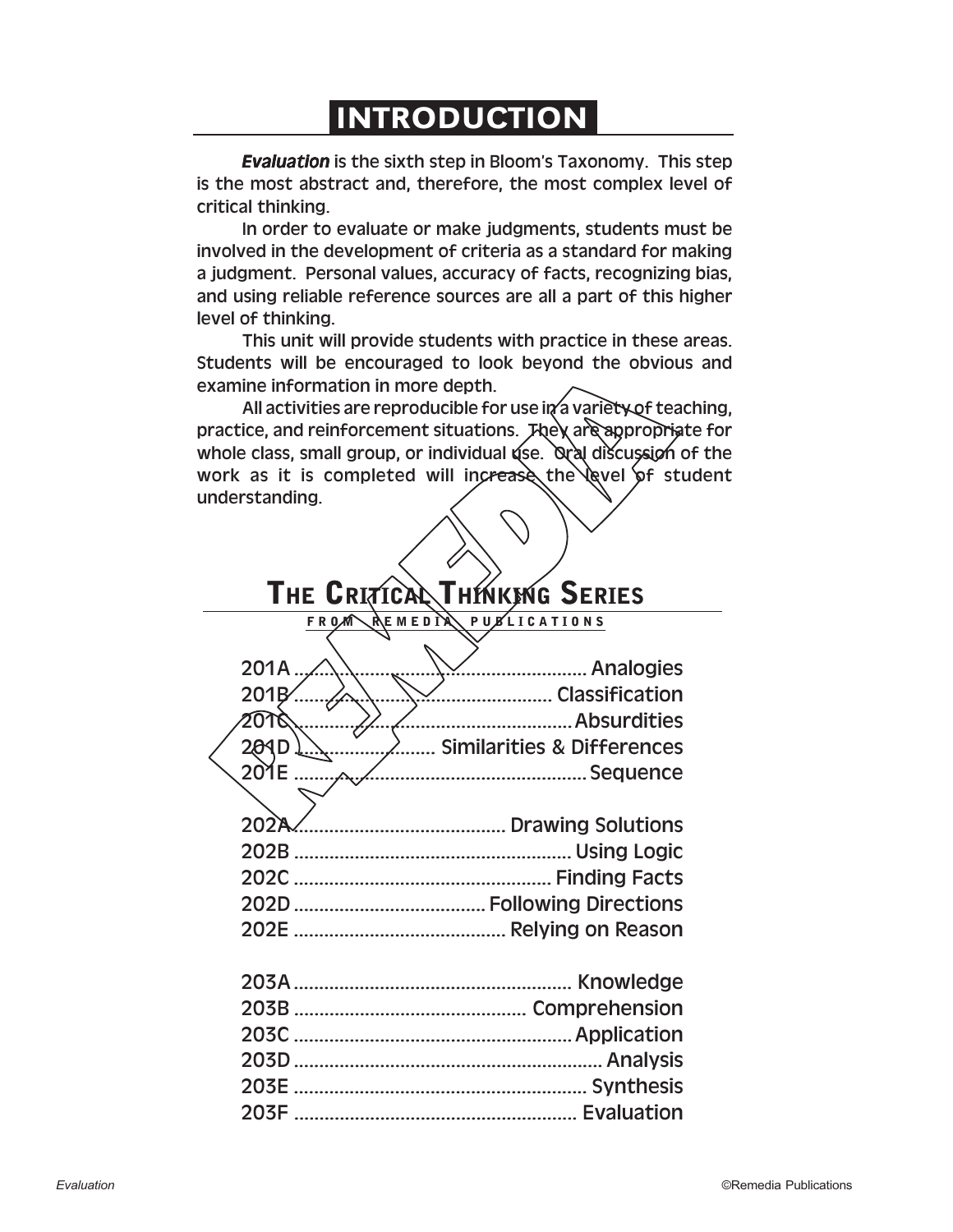#### Read each category. Circle all the words that fit the category.

1. Things that could be green

| grapes | frog | celery |  |
|--------|------|--------|--|
| sky    | rose | car    |  |

2. Things you would find in a circus

| tiger | clown   |  |  |
|-------|---------|--|--|
| jet   | popcorn |  |  |



3. People who are related to you

|     | friend                            | cousin    | father     | uncle  | teacher   |
|-----|-----------------------------------|-----------|------------|--------|-----------|
| 4.  | Types of buildings                |           |            |        |           |
|     | office                            | apartment | pool       | island | hotel     |
| 5.  | <b>Red fruits</b>                 |           |            |        |           |
|     | strawberry                        | tulip     | raspberry  | cherry | banana    |
| 6.  | Animals that lay eggs             |           |            |        |           |
|     | bears                             | turtles   | geese      | snakes | chipmunks |
| 7.  | Happy feelings                    |           |            |        |           |
|     | anger                             | joy       | excitement | hurt   | pleasure  |
| 8.  | Measurements of time              |           |            |        |           |
|     | inch                              | month     | quart      | day    | century   |
| 9.  | These get smaller as you use them |           |            |        |           |
|     | candle                            | pan       | chalk      | pencil | book      |
| 10. | Things you could write with       |           |            |        |           |
|     | tire                              | chalk     | marker     | needle | crayon    |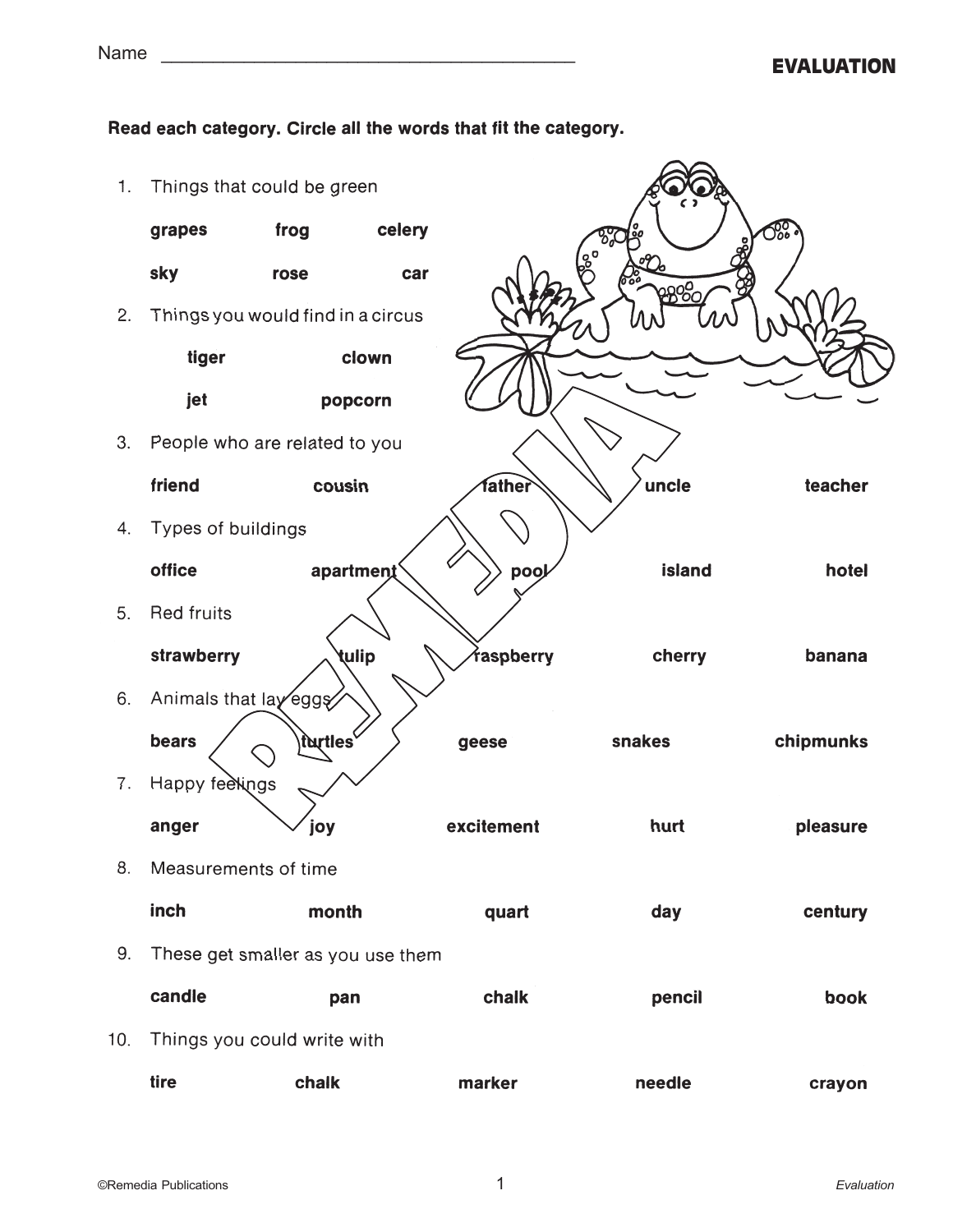$2.$ 

5.

 $\delta$ .

#### Do these shapes fit the statement? Read each statement. Cross out any shapes that do not fit. Circle the shapes that do fit.

1. black, 4 sides

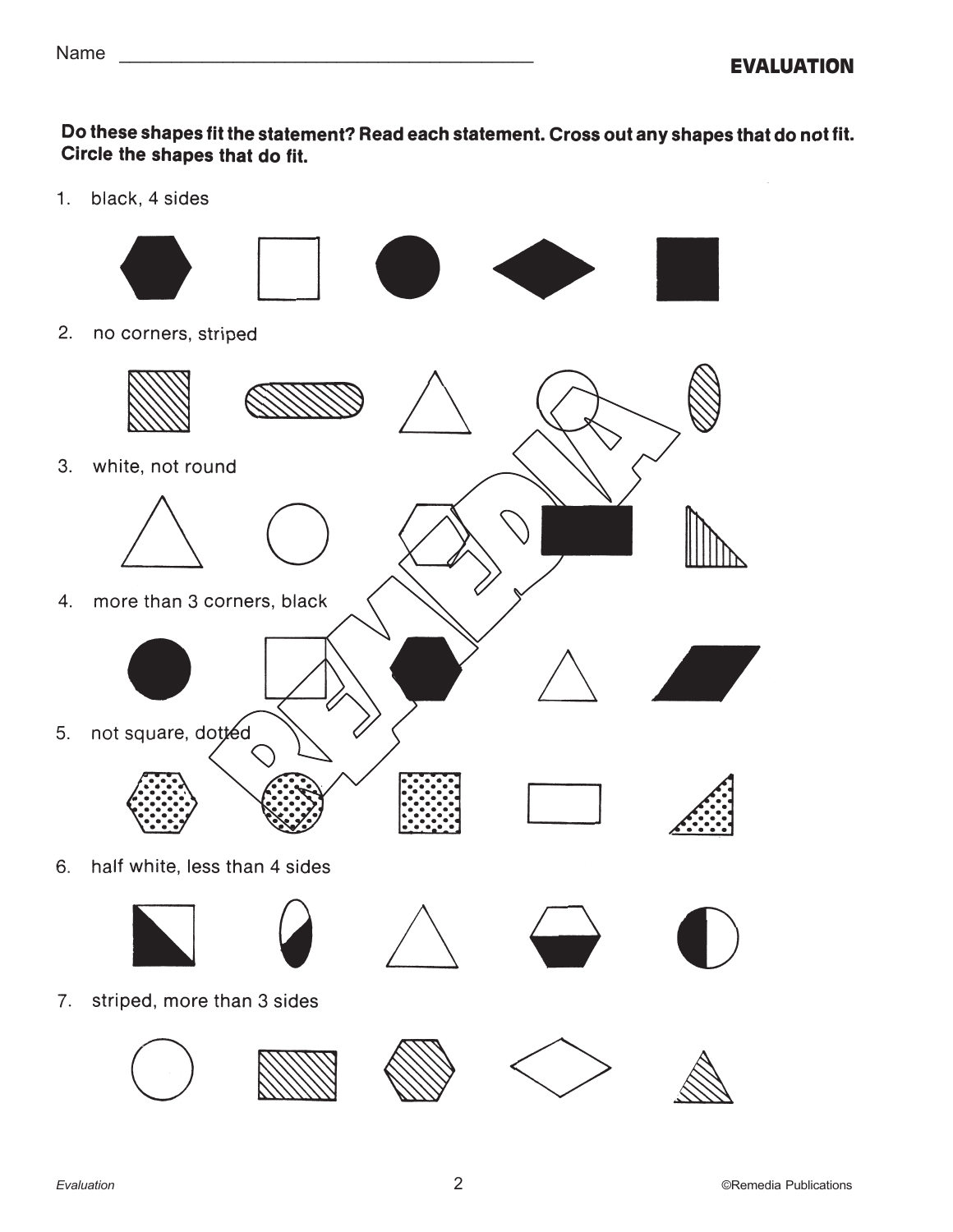Are these statements true? If the story is true, write "True" on the line. If it may not be true, tell why it is not. The first one has been done for you.

1. Children like to play. Jim Brown likes to play. Jim Brown is a child.

#### False - Other people, besides children

like to play.

- 2. All basketball players are tall. Monroe is tall. Monroe is a basketball player.
- 3. All spiders have eight legs. This critter has eight legs. This critter is a spider.
- 4. Rita is the tallest girl in her class. Melanie is in Rita's class. Rita is taller than Melanie.
- 5. All of Fred's rabbits are white. Flopsy is Fred's rabbit. Flopsy is white.
- 6. All ducks can swim. Sarah's pet can swim. Sarah's pet is a duck.
- 7. All of my brothers have red hair. Cecil has red hair. Cecil is my brother.
- 8. Apples are red and juicy. This fruit is red and juicy. This fruit is an apple.

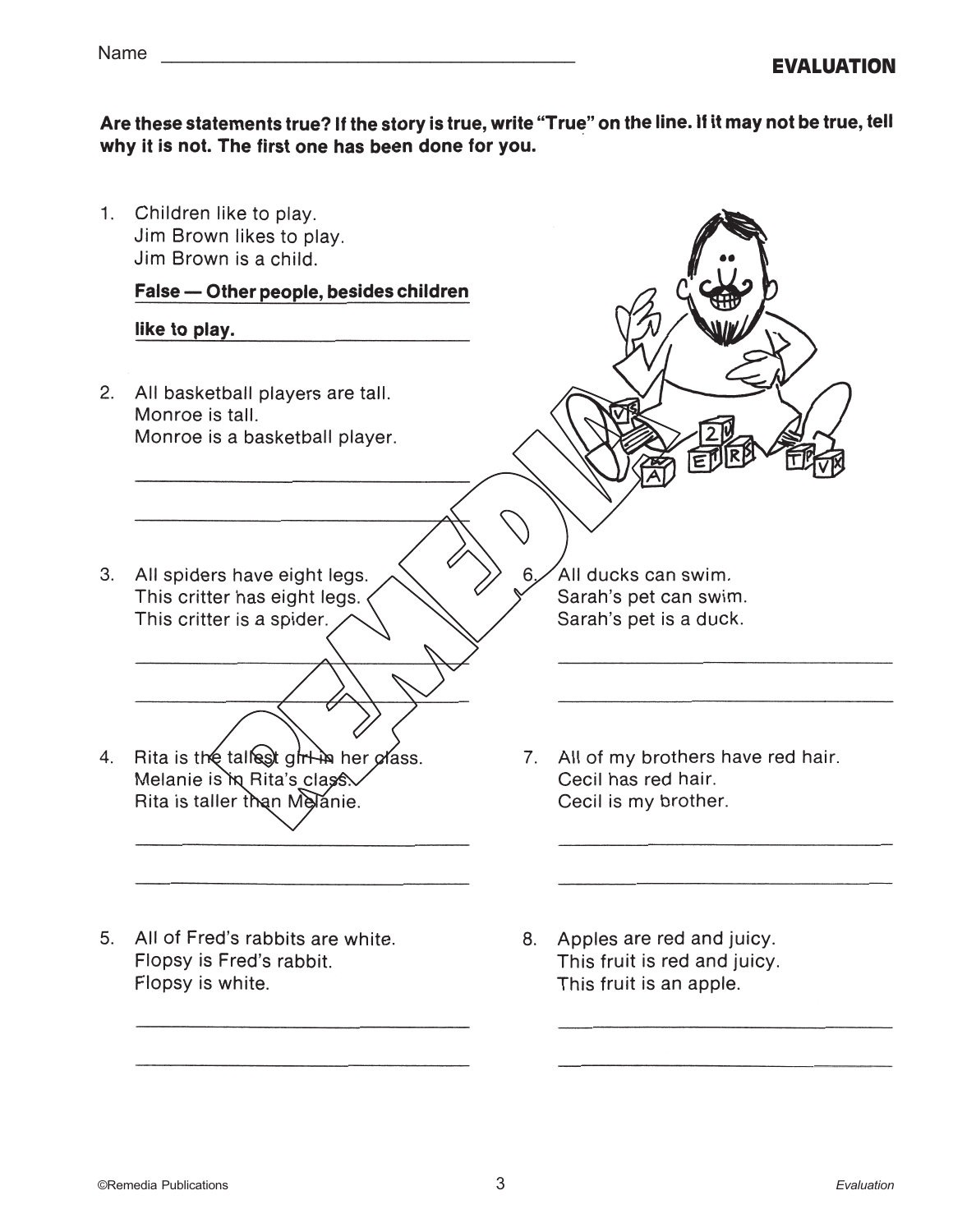### Name \_\_\_\_\_\_\_\_\_\_\_\_\_\_\_\_\_\_\_\_\_\_\_\_\_\_\_\_\_\_\_\_\_\_\_\_\_\_\_\_ **EVALUATION**

#### **An opinion tells how someone feels about something.**

**Couch Potato**

| <b>Opinion Words to Watch For:</b> |       |       |      |      |  |
|------------------------------------|-------|-------|------|------|--|
| think                              | feels | seems | feel | look |  |



#### **Read the story. Underline the opinion words you find.**

My brother likes to watch television all day. I don't think it's a good idea, though.

If you sit around all day, it seems your body gets no exercise. I would rather go outside. I think it's better to feel the warm sunshine. I love to breathe the fresh air. It feels good to run, jump, and play. I know all these things help me have a healthy body.

If you watch television all day, it seems you don't talk to many people. I think it's more fun to visit with friends. We talk and joke and laugh. I feel that my brother does not have many friends.

I think watching so much television turns you into a boring person. Most of the programs do not look very interesting or funny. You can learn more and have more fun when you turn off the TV.

\_\_\_\_\_\_\_\_\_\_\_\_\_\_\_\_\_\_\_\_\_\_\_\_\_\_\_\_\_\_\_\_\_\_\_\_\_\_\_\_\_\_\_\_\_\_\_\_\_\_\_\_\_\_\_\_\_\_\_\_\_\_\_\_\_\_\_\_

\_\_\_\_\_\_\_\_\_\_\_\_\_\_\_\_\_\_\_\_\_\_\_\_\_\_\_\_\_\_\_\_\_\_\_\_\_\_\_\_\_\_\_\_\_\_\_\_\_\_\_\_\_\_\_\_\_\_\_\_\_\_\_\_\_\_\_\_

\_\_\_\_\_\_\_\_\_\_\_\_\_\_\_\_\_\_\_\_\_\_\_\_\_\_\_\_\_\_\_\_\_\_\_\_\_\_\_\_\_\_\_\_\_\_\_\_\_\_\_\_\_\_\_\_\_\_\_\_\_\_\_\_\_\_\_\_

\_\_\_\_\_\_\_\_\_\_\_\_\_\_\_\_\_\_\_\_\_\_\_\_\_\_\_\_\_\_\_\_\_\_\_\_\_\_\_\_\_\_\_\_\_\_\_\_\_\_\_\_\_\_\_\_\_\_\_\_\_\_\_\_\_\_\_\_

#### **Answer the questions. Write complete sentences.**

- 1. Why does this person think her brother might not be as healthy as he could be?
- 2. Why does this person feel that her brother does not have many friends?
- 3. Might this person think her brother may become boring? Why?
- 4. How much television do you think this person watches? Why?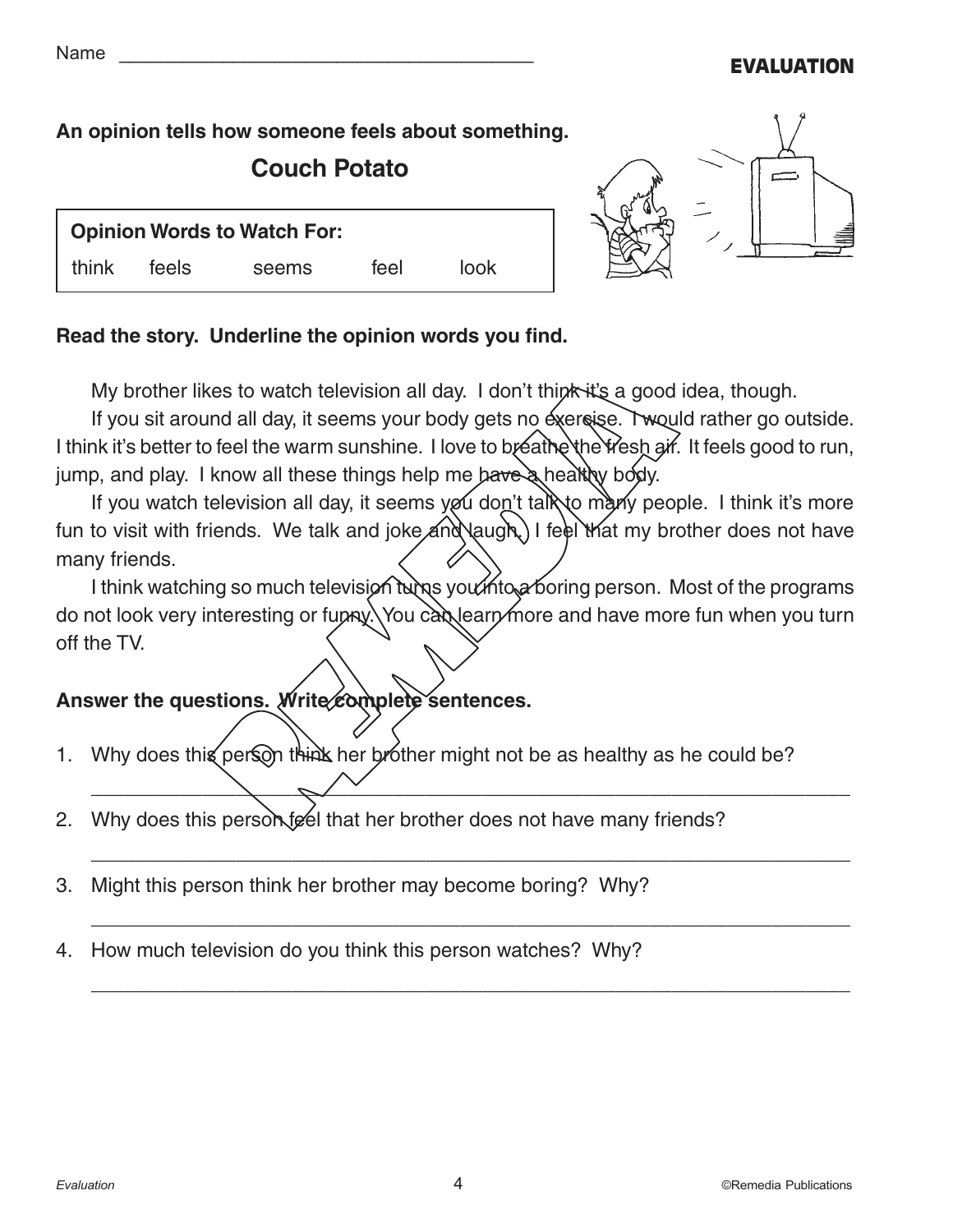Here are some statements. Many of them sound very true - at first. But . . . think about them! Write a sentence on the line to tell why they are not true.

- 1. Everybody loves chocolate cake.
- 2. All insects are harmful.
- 3. It is faster to type a letter than write one.
- 4. Orange juice is very good for you.
- 5. It's always boring to see a movie a second time.
- 6. Riding a ferris wheel is lots of fun.
- 7. Jogging is the only way to keep in good shape.
- 8. Traveling by airplane is the best way.
- 9. If you don't wear a jacket, you'll catch cold.
- 10. You should eat all the food on your plate.